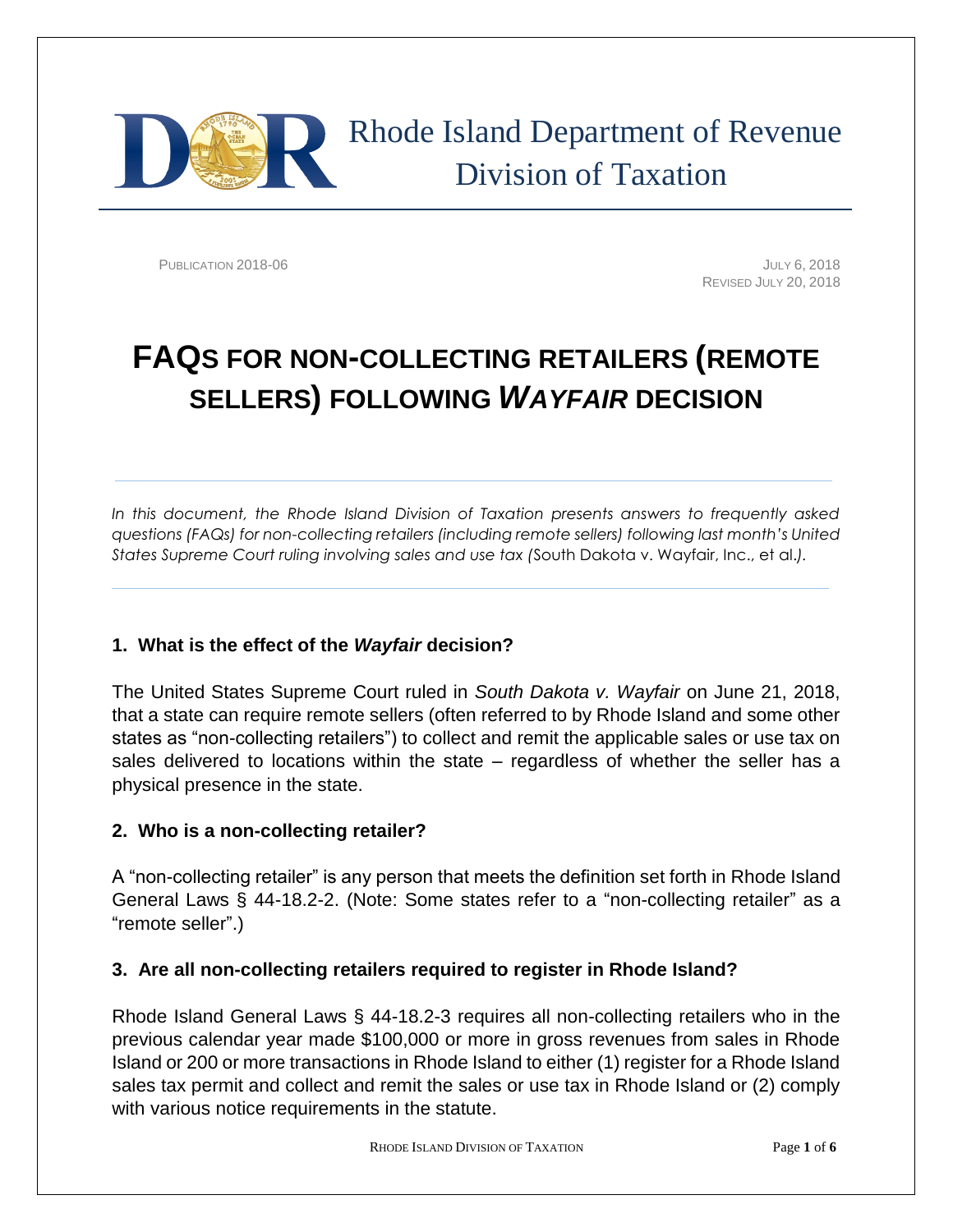## **4. When must a non-collecting retailer be registered in Rhode Island?**

Whether and when a taxpayer must register depends on whether their business activity falls within Rhode Island General Laws § 44-18.2-3 and whether the taxpayer chooses to register or file notices to its customers. Please review the statute for more detail: [http://webserver.rilin.state.ri.us/Statutes/TITLE44/44-18.2/44-18.2-3.HTM.](http://webserver.rilin.state.ri.us/Statutes/TITLE44/44-18.2/44-18.2-3.HTM)

#### **5. How do non-collecting retailers register to collect and remit sales and use tax for Rhode Island?**

Non-collecting retailers (including remote sellers) can register to begin collecting and remitting Rhode Island's sales and use taxes by:

- Completing the Streamlined Sales and Use Tax registration form available at [www.sstregister.org;](http://www.sstregister.org/)
- Completing Rhode Island's registration form available at [http://www.tax.ri.gov/forms/2017/Misc/TX\\_BAR\\_092017.pdf;](http://www.tax.ri.gov/forms/2017/Misc/TX_BAR_092017.pdf) or
- Using a Certified Service Provider (CSP) (more information at [http://www.streamlinedsalestax.org/index.php?page=csp-and-other-providers\)](http://www.streamlinedsalestax.org/index.php?page=csp-and-other-providers).

| treamlined Sales Tax<br>Governing Board, Inc.                                                                      |                                  |                                                   |                       | $\alpha$<br>Google Custom Search<br>図<br>暴 |            |  |
|--------------------------------------------------------------------------------------------------------------------|----------------------------------|---------------------------------------------------|-----------------------|--------------------------------------------|------------|--|
| About Us<br>Home                                                                                                   | <b>Public Notices</b><br>Library | <b>Registration (SSTRS)</b>                       | <b>Remote Sellers</b> | State Info                                 | Committees |  |
| <b>Certified Service Providers</b><br>Online Taxability Matrix and Certificate of Compliance<br>FAQS<br>Technology |                                  |                                                   |                       |                                            |            |  |
| <b>Registration (SSTRS)</b><br><b>Register Here</b><br><b>Update Your Registration</b><br>Cancel Your Registration |                                  |                                                   |                       |                                            |            |  |
| How to Change Entity Type,<br><b>Legal Name or Business</b><br>Identification Number in the<br><b>SSTRS</b>        |                                  | Streamlined Sales Tax Registration System (SSTRS) |                       |                                            |            |  |

**6. Are non-collecting retailers that are already registered in Rhode Island affected by the** *Wayfair* **decision?**

RHODE ISLAND DIVISION OF TAXATION Page **2** of **6**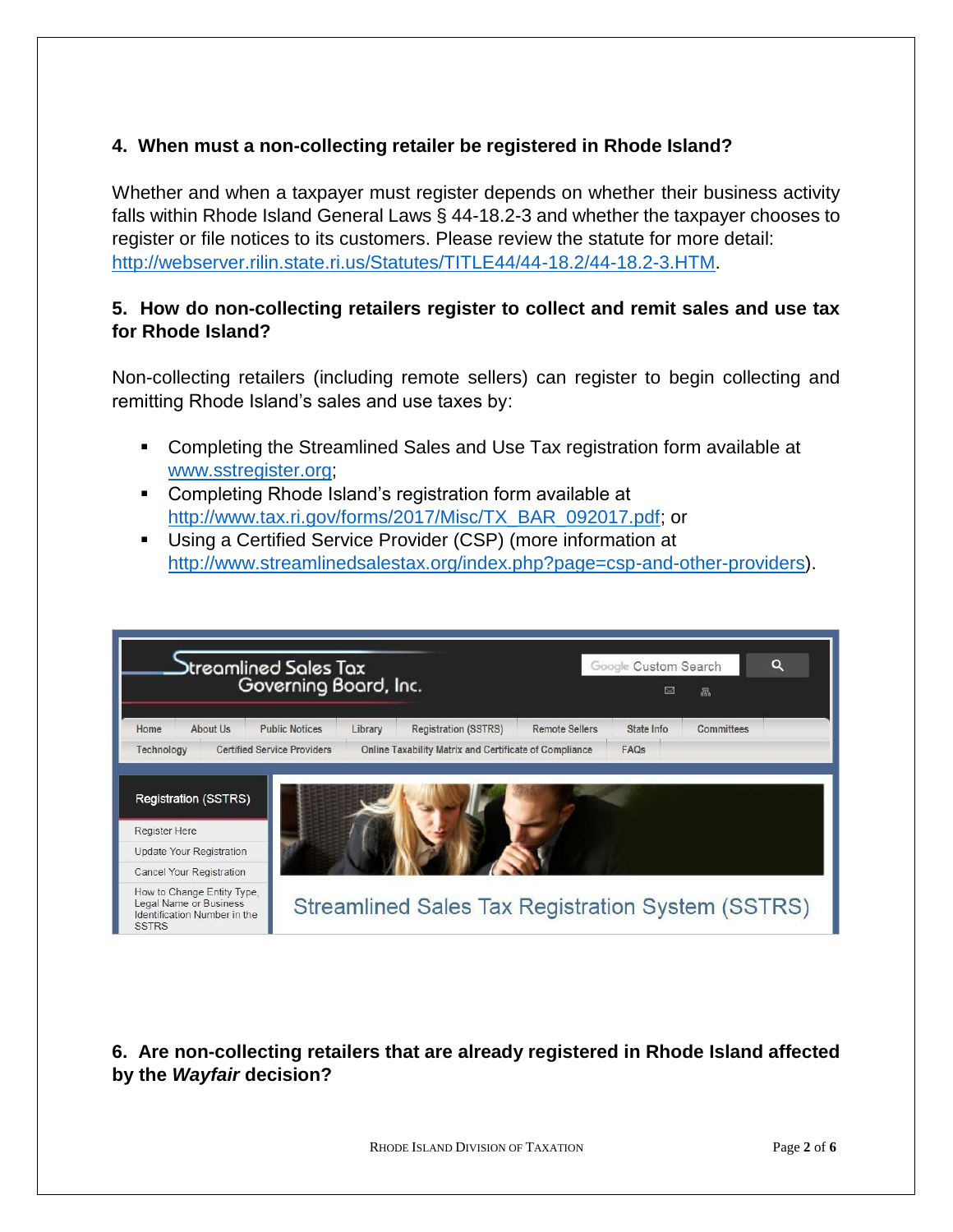Non-collecting retailers that were registered prior to the *Wayfair* decision are not impacted by this decision and should continue to collect and remit the applicable sales or use tax as they have in the past in accordance with Rhode Island law.

## **7. Are non-collecting retailers required to collect and remit tax on all sales made into Rhode Island, including those made over the Internet?**

See #3 and #4 above. Rhode Island General Laws § 44-18.2-3 indicates that if a noncollecting retailer is registered to collect tax in Rhode Island, it would be obligated to collect tax on all taxable sales made into Rhode Island, including sales made over the Internet.

(Note: The Internet Tax Freedom Act, originally enacted in October 1998 and made permanent on February 24, 2016, does not prohibit Rhode Island from taxing sales made over the Internet.)

## **8. How often does Rhode Island require non-collecting retailers to file sales and use tax returns?**

A sales and use tax return must be filed by the 20th day of the month following the month for which the return and tax are due.

Alternatively, sales and use tax returns may be filed quarterly if the taxpayer's total average sales or use tax liability during each of the last six months totaled less than \$200 per month. Taxpayers should contact the Division if they plan to file returns quarterly instead of monthly; the Division can provide information on due dates and other details.

## **9. How do non-collecting retailers file sales and use tax returns in Rhode Island?**

Rhode Island sales and use tax returns can be filed in person at the Division or by mail. Blank returns are available at

[http://www.tax.ri.gov/taxforms/sales\\_excise/sales\\_use.php.](http://www.tax.ri.gov/taxforms/sales_excise/sales_use.php)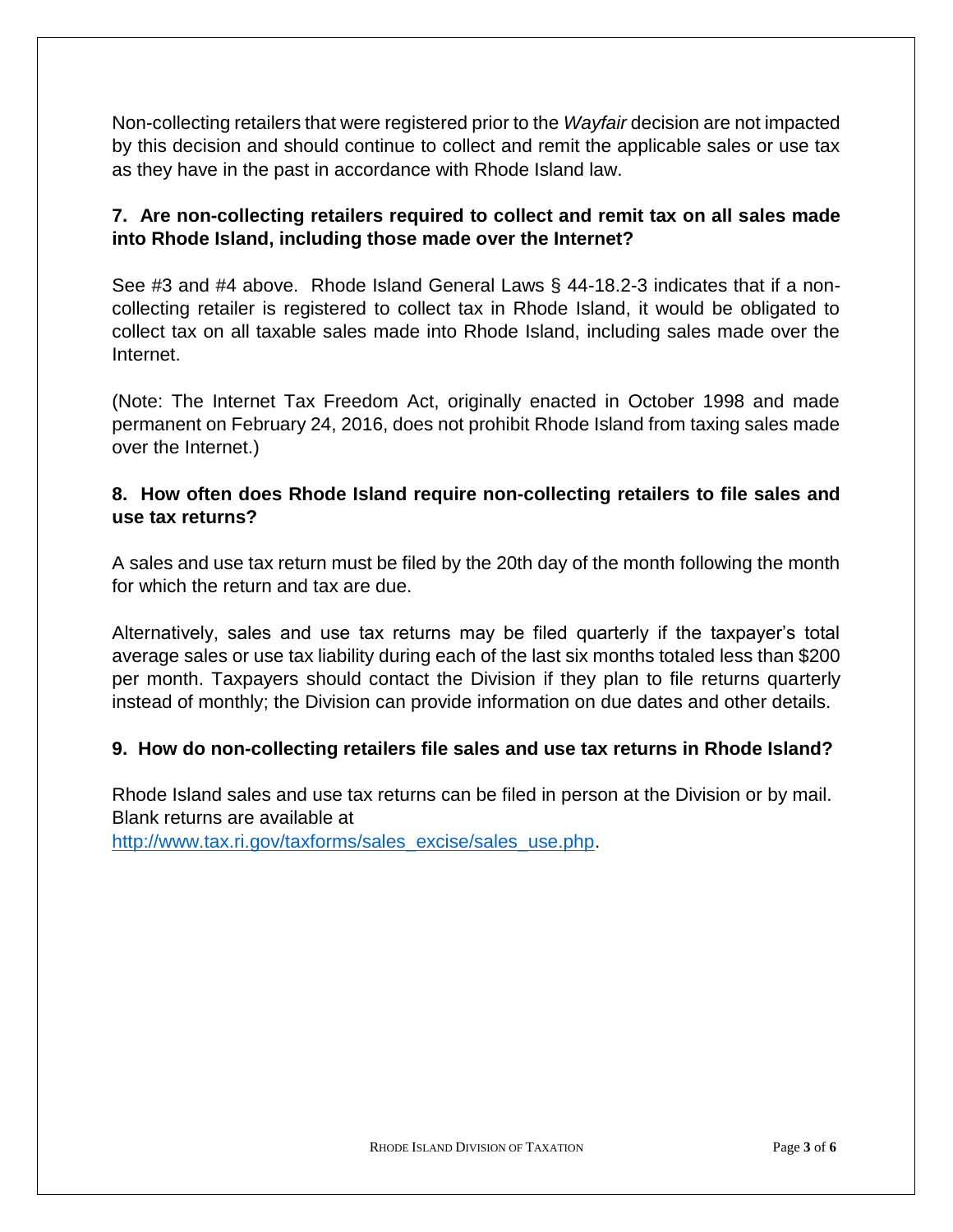Returns may be mailed to: Rhode Island Division of Taxation, One Capitol Hill, Providence, R.I. 02908.

You have the option to file and pay online instead of by check. To do so, you must first sign up for electronic tax filing and payments (see screenshot at right).

If you choose the electronic option, sign up with the Division of Taxation as soon as possible, because it can take three business

| <b>State of Rhode Island</b><br><b>Business Taxes</b><br>DIVISION OF TAXATION |  |  |
|-------------------------------------------------------------------------------|--|--|
| <b>RI Business Tax Filings</b>                                                |  |  |
| Sign in                                                                       |  |  |
| Rhode Island Identification No. *                                             |  |  |
| (11-digit number)                                                             |  |  |
| Password *                                                                    |  |  |
| (case sensitive)                                                              |  |  |
|                                                                               |  |  |
| <b>SIGN IN</b>                                                                |  |  |
|                                                                               |  |  |
|                                                                               |  |  |

days for the online account to be established. (If you wait too late to sign up, you could miss the deadline for filing and payment.) For more about filing online: [https://www.ri.gov/taxation/business/index.php.](https://www.ri.gov/taxation/business/index.php)

Also, if you pay electronically on the actual due date, make sure to pay by 4:30 p.m. Eastern time to avoid penalties and interest.

Note: If a non-collecting retailer registered through the Streamlined Sales Tax Registration System and uses a Certified Service Provider (CSP) to perform its sales and use tax functions (i.e., CSP Services), the CSP will file monthly sales and use tax returns on behalf of the non-collecting retailer.

## **10. Are non-collecting retailers required to collect both the state and local sales and use taxes?**

Rhode Island only has a state sales and use tax. There are no local city or town sales and use taxes for which the non-collecting retailer would be responsible.

## **11. Will non-collecting retailers be subject to audits by the department?**

Non-collecting retailers (including remote sellers) may be subject to audit, just like any other person.

## **12. Does the** *Wayfair* **decision affect purchasers in Rhode Island?**

Purchasers in Rhode Island may see an increased number of non-collecting retailers that begin charging the applicable state sales or use tax. This action will help reduce the number of purchases each individual purchaser is required to track and remit the use tax on directly to Rhode Island. However, if a non-collecting retailer does not charge the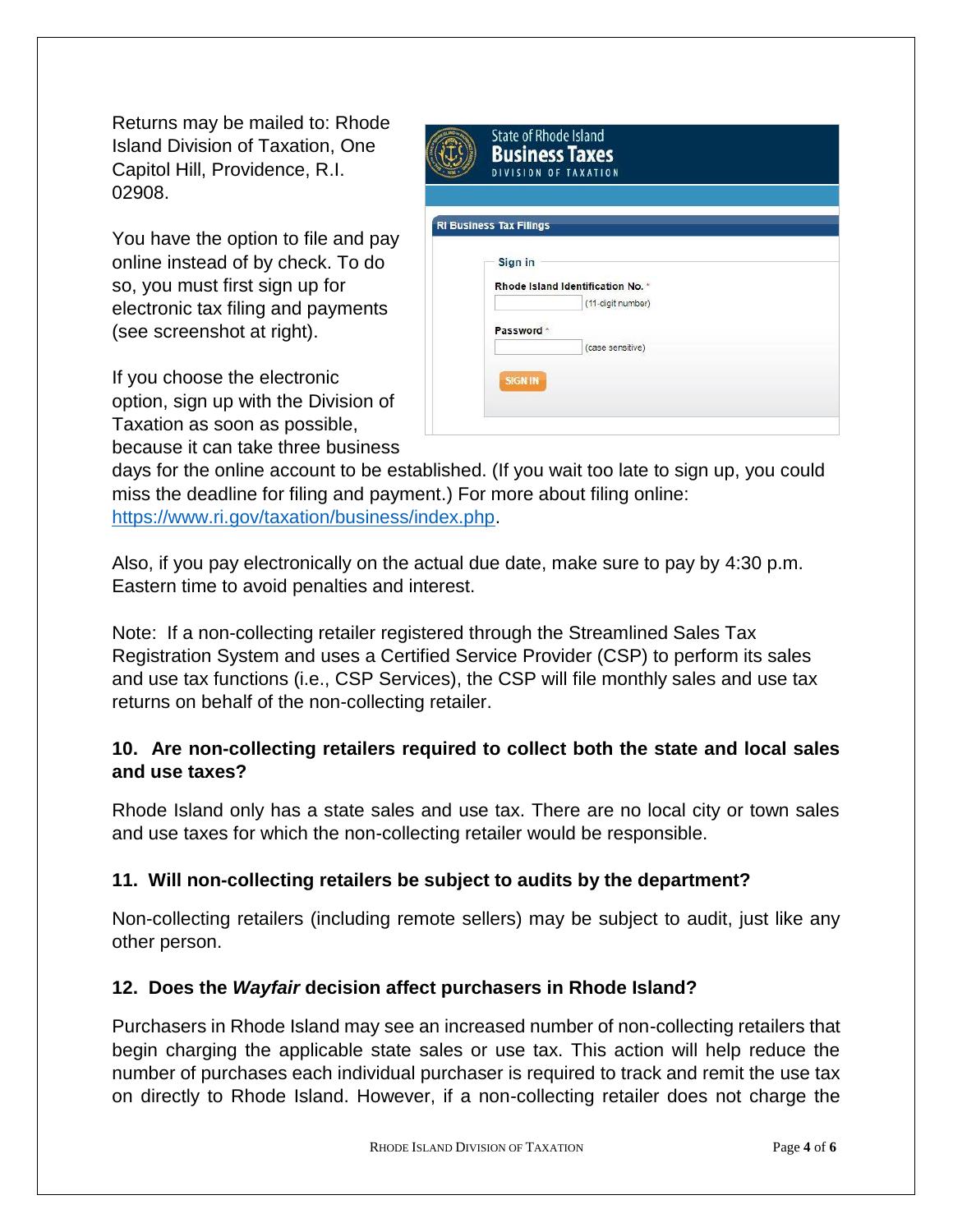appropriate state tax on a taxable item in Rhode Island, the purchaser is still responsible for reporting and paying the applicable use tax on the purchase price directly to the state. Payment can be made with [Form T-205, "Consumer's Use Tax Return",](http://www.tax.ri.gov/forms/2017/Excise/T-205_m.pdf) or with the personal income tax return.

### **13. What sales and use tax resources are available for non-collecting retailers and other newly registered sellers?**

The following resources are available:

- <http://www.tax.ri.gov/Non-collecting%20retailers/index.php>
- <http://www.streamlinedsalestax.org/>

#### **14. Is there any help available?**

If a non-collecting retailer registered through the Streamlined Sales Tax Registration System (SSTRS) needs help with calculating the tax, preparing its returns, and remitting the appropriate sales and use taxes in any of the Streamlined member states, Streamlined has contracts with various Certified Service Providers (CSP). These CSPs can handle nearly all of a non-collecting retailer's sales and use tax responsibilities, including:

- Registering the business in all of the states;
- Setting up, installing, and integrating their tax calculation software with the noncollecting retailer's order entry systems to calculate the applicable state and local sales and use taxes at the time of the sale;
- Preparing and filing the sales tax returns for each state;
- Making the required remittances; and
- Responding to any notices the non-collecting retailer receives from the states relating to these taxes.

Best of all, this is done at no charge for those states where the seller is a non-collecting retailer. To learn more about the CSP program, see the FAQs related to Certified Service Providers at [www.streamlinedsalestax.org.](http://www.streamlinedsalestax.org/)